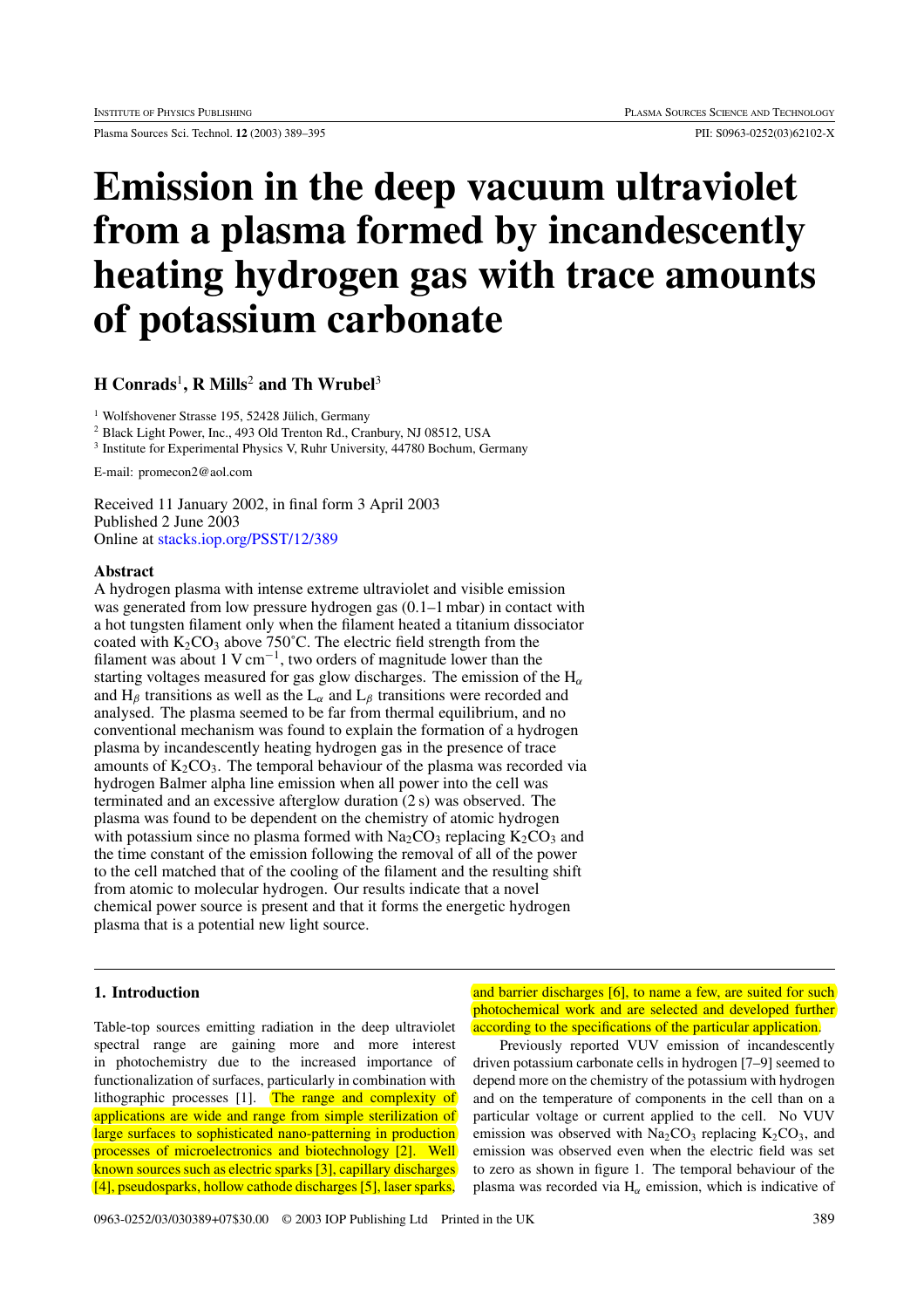

**Figure 1.** Emission of the cell as a function of time while the filament current was turned off and on. The plasma decay with no electric field present followed the decay of atomic hydrogen from the filament dissociator. Upon restoration of the filament temperature, dissociation and the plasmas resumed.

an associated VUV emission, when all power into the cell was terminated. A two second decay of the plasma was observed after a fast decay (several milliseconds) of the electric field to **zero.** With restoration of the original heater power, 10 s elapsed before the  $H_\alpha$  emission reached its maximum again. These time constants are typical of cooling and heating of the tungsten filament; thus, the temporal emission behaviour matched the corresponding shift between atomic and molecular hydrogen due to degree of dissociation by the filament.

This paper addresses the properties of the plasma and the VUV radiation generated in such a cell. The emission of H*<sup>α</sup>* and  $H_\beta$  as well as  $L_\alpha$  and  $L_\beta$  transitions were recorded with higher spectral resolution than before [9], and in contrast to earlier investigations, the tungsten wire was heated by external radiation as well as by Ohmic heating.

## **2. Experimental set-up**

## *2.1. The cell*

Three different types of cells were used to investigate the formation of a low-voltage hydrogen plasma and the emitted radiation. One design, type I, was described previously [9]. In the second design, type II, the helical tungsten wire heater was replaced by two commercial 120 V halide bulbs connected in parallel. A tungsten wire was wrapped around the outside of the bulbs to serve as a hydrogen dissociator [10]. The tungsten wire in the type II cell as well as the titanium mesh were at a floating potential. All other components were the same as those of the type I cell. In the third design, type III, the thermal insulation of the quartz tube vacuum vessel of the type I cell was removed to allow for unobstructed observation of the interior of the cell. To maintain the high operating temperature of the cell, the removed section of insulation was replaced by an oven surrounding the cell. A wide slot in the oven permitted 'side-on' observation of the cell radiation. A brass tube adjacent to the slot extended to a cap which provided the different supplies. The voltage supplied to the tungsten wire heater was increased step-wise from 20 to 70 V. At 70 V, the colour of the tungsten wire was similar to the one in the centre of the oven.

For the Lyman series measurements, all of the cells were windowless and connected to a VUV spectrometer directly for 'end-on' observation. The visible radiation was coupled to the spectrometer by glass fibres for 'side-on' observation.

## *2.2. The spectrometers*

The light in the visible spectral range was analysed by a grating spectrometer in Czerny–Turner mounting and recorded by a photomultiplier and oscilloscope as well as by an optical multichannel analyzer (OMA) system. A 1200 lines  $mm^{-1}$ grating blazed at 1000 nm was used. The spectral sensitivity in the range between  $H_\alpha$  and  $H_\beta$  was essentially constant. The error in the relative intensities of the two lines was less than 20% when the background near each line was subtracted. For the determination of the electron temperature of a hydrogen plasma, the line ratio could only be used for cold plasmas  $(T_e \ll 1 \text{ eV})$  due to the uncertainty in the spectral sensitivity of the spectrometer.

The light in the vacuum ultraviolet was analysed by a scanning 1 m grating spectrometer in Eagle mounting (McPherson, model 225) equipped with a grating of 1200 lines mm−<sup>1</sup> blazed at 120 nm. The spectra were detected by a photomultiplier coated by a p-Terphenyl scintillator and recorded by an oscilloscope. The entrance and exit slits had a width of  $50 \mu m$ . The absolute spectral sensitivity of the spectrometer in the range between  $L_{\alpha}$  and  $L_{\beta}$  was not known. However, relative intensities of spectral lines of successively recorded spectra could be compared. A pressure gradient was maintained between the cell and the pumped spectrometer.

#### **3. Experimental results**

#### *3.1. The cell*

The work was started with a type I cell. As soon as the temperature between the quartz wall and the thermal insulation of the cell exceeded 700˚C, light was observed from the annulus between the helical tungsten heater and the titanium mesh coated with a thin film of potassium carbonate. The temperature outside of the quartz tube was increased to and held constant at 750˚C. The bluish-white-coloured emission that lasted for about one hour increased with temperature and was brighter than the reddish glow of the tungsten heater.

A series of experiments was performed next using the type II cell. With an electrically floating tungsten wire wrapped around the outside of the bulbs, the light in the annulus became bright after 10 min of heating and was observed to be different in colour compared to the bright light emitted from the interior of the bulbs. The bluish-white light was easily observed by eye. The cell wall temperature was again 750˚C. The light emission lasted about half an hour. Without the tungsten wire wrapped around the halide bulbs, no bluish-white light emission was observed and the temperature in the annulus and the adjacent parts was lower as demonstrated by the absence of signs of plasticity of the bulbs that was observed in the case with the tungsten spiral present. Since the operative temperature at the quartz wall of the type II cell was  $750^{\circ}$ C as well, it was concluded that an exothermic reaction was responsible for the generation of light in the annulus that also required the tungsten to be at a sufficiently high temperature and the presence of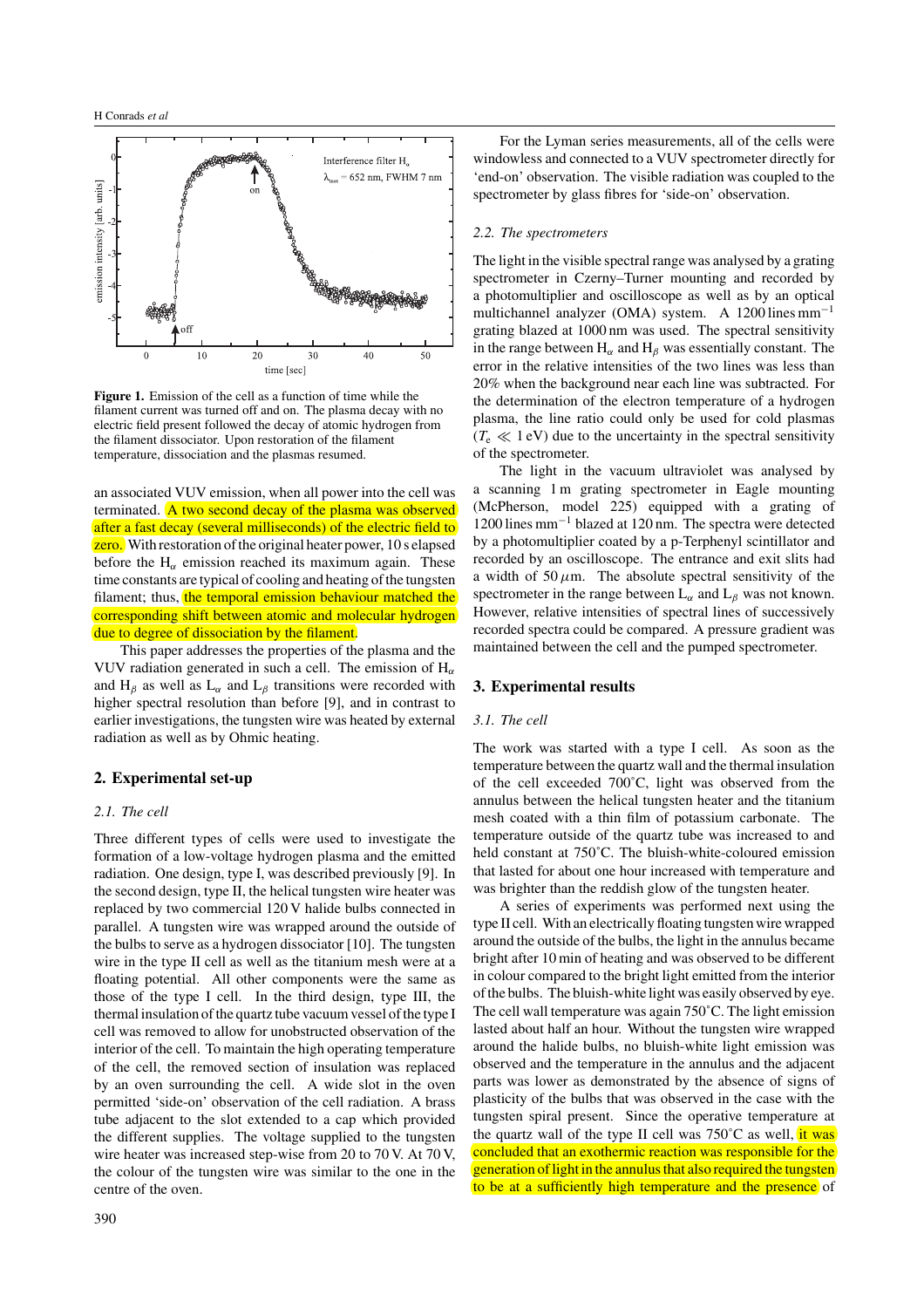

**Figure 2.** Photograph of the type III cell. Bluish-white light can be seen at positions up to a few centimetres outside of the oven (left) and the brass insulator (right).

potassium carbonate on the titanium mesh. No significant difference in the spectral emission or general performance could be determined between the type I and type II cells.

Next, a type III cell was studied. As shown in figure 2, bluish light was emitted from the region between the titanium mesh and the quartz wall as well as from the annulus between the tungsten coil and the titanium mesh. A similar pattern was observed for the emission of white light. It was observed that a necessary condition for this kind of emission was the existence of sufficient potassium carbonate on the titanium mesh, and the intensity of the bluish and white emission was related to the potassium carbonate concentration on the titanium mesh. In addition, it became evident that the temperature of the titanium mesh had to be sufficiently high to enable the emission. This was demonstrated by removing the oven and setting the tungsten coil at the rated voltage of 70 V for a time longer than that required to achieve strong emission. Only the red emission of the tungsten wire was observed. As soon as the oven was slipped over the quartz tube, the bluish and white emission started instantly.

Since the oven heating was sufficient to maintain the temperature of the titanium mesh sufficiently high for emission, the tungsten-coil heater power was reduced by decreasing its voltage. It was possible to sustain VUV light emission down to 20 V corresponding to about 0.2 V per winding and a field of about 0.1 V cm<sup>-1</sup>. The light emission stopped with a voltage just below 20 V and returned at once when the voltage was restored to 20 V. When the voltage was set to zero for a while, the return of the light emission was delayed even when the voltage was quickly increased to 70 V. From these observations, it was concluded that the condition of a minimum tungsten-wire temperature was required in order to trigger the bluish and white light emission, when all of the other conditions were fulfilled. Anomalous after glow duration and the requirement of a minimum filament temperature for this and similar plasmas has been reported previously [11]. From the experiments with the light bulbs as heaters together with these findings and the observation of the temporal behaviour when the field was turned off and on such as that shown in figure 1, it was concluded that axial electric fields are not required for the unusual formation of a hydrogen plasma and

the VUV light emission. Rather, an appropriately elevated temperature of the cell and a higher temperature of the tungsten wire were necessary. These results indicate that a high vapour pressure of  $K_2CO_3$  and the dissociation of hydrogen at the hot filament may be required. The dependence of the emission on potassium carbonate and atomic hydrogen indicates that chemical reaction is the source of emission. The novelty of the chemistry and the elimination of conventional plasma based explanations of the observations are addressed in section 4.

At times, the plasma was uniform, and at other times slow spatial fluctuations of the plasma were observed with time. The possibility of plasma induced electric fields such as those of plasma striations in glow discharges is unlikely due to absence of a strong external electric field, the low electron density of  $n_e = 2 \times 10^9$  cm<sup>-3</sup> [12] compared to that modelled for glow discharges of  $10^{11}$  cm<sup>-3</sup> [13, 14], and the absence of a significant spatial variation of the electron density determined with a Langmuir probe [12]. The fluctuations could be due to a multitude of mechanisms ranging from temperature and pressure gradients,  $K_2CO_3$  vapour pressure variations, decomposition of  $K_2CO_3$  to potassium metal, and variations in the conductivity of the filament versus the plasma due to any of these causes. The latter was supported by observation of bright and darker zones on the filament that were correlated with those in the plasma. The  $K_2CO_3$  dependence of the plasma emission intensity was evident since the emission ceased when the  $K_2CO_3$  was consumed by decomposition to the metal and thermal migration.

#### *3.2. The spectra*

For the investigation in the visible spectral range, the wavelength was calibrated using a cold standard lamp that also served for the determination of the apparatus function which was fit by a Voigt profile of 0.96 pixels Gaussian and 3.89 pixels Lorentzian widths. In the first order, the width of the H<sub>α</sub> transition ( $\lambda = 656.28$  nm) corresponded to that of the apparatus profile; whereas, in the second order, a broader and slightly asymmetric  $H_\alpha$  profile was observed. Figure 3 shows the emission of the  $H_\alpha$  transition measured in the second order with a reciprocal dispersion of 7.0 pm/channel together with a least-squares fit. The calculated profile consisted of three wavelength shifted Gaussian profiles according to the three fine structure transitions of  $H_\alpha$  taking into account the intensity ratios given by [15]. The calculated profile was still asymmetric when it was convoluted with the measured apparatus function. Therefore, the asymmetry on the measured spectra can be attributed to the unresolved observation of the fine structure components. The fit gave a Gaussian width of  $(3.2 \pm 0.9)$  pixels corresponding to  $(22 \pm 0.06)$  pm. This can serve for an estimation of an upper limit of the ion temperature of  $k_B T_e = (0.1 - 0.32)$  eV.

The H*<sup>β</sup>* transition was identified in the spectra measured in first order. It was not observed in second order because of its low intensity. The intensity ratio of the H*<sup>α</sup>* and H*<sup>β</sup>* transitions was determined to be  $15 \pm 5$  with a relatively high uncertainty due to the low intensity to noise ratio of the H*<sup>β</sup>* transition. By assuming a Maxwell–Boltzmann distribution of the level population, an electron temperature of  $k_B T_e$  = *(*0*.*30–0.43) eV was deduced. Since the electron density of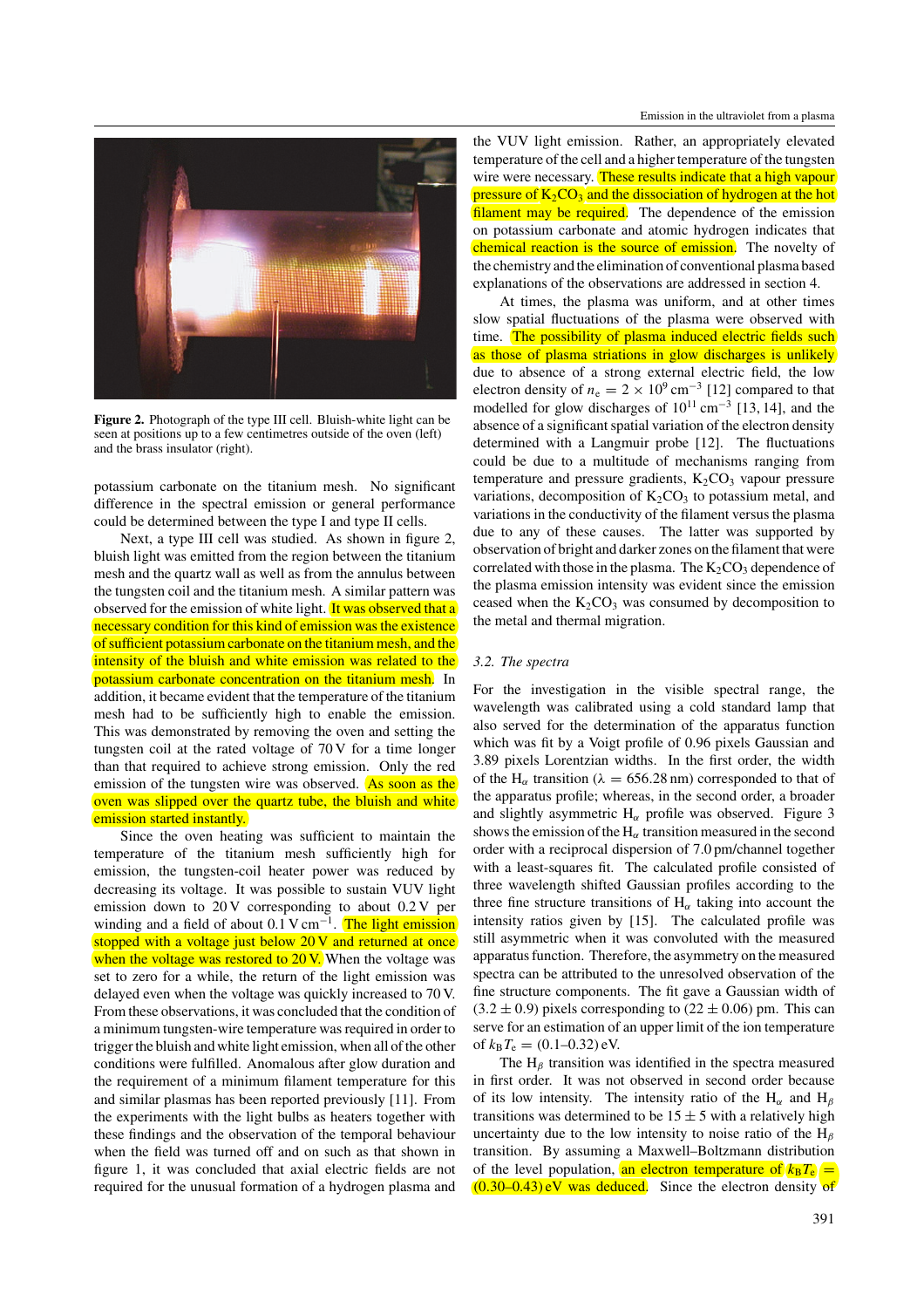the present plasma was small, the assumption of a Maxwell distribution was somewhat questionable. Nevertheless, only a slightly higher temperature of  $k_B T_e = (0.32{\text -}0.48) \text{ eV}$  was found when a coronal model was applied [16]. In both cases, radiation transport was neglected in the calculations so that the temperature given represents an upper limit.

Figure 4 shows two scanned spectra in the vacuum ultraviolet spectral range where the emission of the L*<sup>α</sup>* and L*<sup>β</sup>* transitions can easily be seen. Strong emission of bands and lines were also observed in this wavelength region which will be discussed later. The intensity ratio of the L*<sup>α</sup>* and L*<sup>β</sup>* transitions was measured with a higher accuracy to be 16.5. For an optically thin plasma, the corresponding temperature of a Boltzmann level population is 62 eV. This excessive energy may indicate that this model is not applicable possibly because of the large distance of the energy levels. For these series of transitions to the ground state, a coronal model may be more suitable which gave an upper estimate of the electron temperature of  $k_B T_e = 1.6$  eV. Nevertheless, this temperature



**Figure 3.** H<sub> $\alpha$ </sub> emission measured in the second order together with the best fit and the apparatus function.

is also factors higher than the above estimated temperatures. It has been reported recently [12, 17] that stationary inverted Lyman populations have been achieved in similar plasmas and the H atom temperature determined from the width of the Balmer  $\alpha$  line is very high,  $> 15 \text{ eV}$ . The data support an internal chemical source of free energy.

In summary, the data indicate that the electron temperature of the present plasma was not higher than  $k_B T_e = 0.5$  eV. On this basis, it was astonishing that the Lyman *α* and Lyman *β* transitions appeared in the spectra since an excitation energy of 10.2 eV and 12.1 eV is required, respectively. The same holds for the Balmer series as well. The Lyman alpha energy is a factor of about 20 above the measured thermal energy. The amount of electrons in the Maxwell tail that had enough energy to enhance the Lyman transition was 11 orders of magnitude lower than the total number of electrons which was measured to be  $n_e = 2 \times 10^9$  cm<sup>-3</sup> [12].

Figure 5 shows the spectra of figure 4 together with emission spectrum of the Werner bands of molecular hydrogen taken from [18]. The experimental spectra in this reference have a coincidence of 95% with theoretical results showing a high level of confidence. About 12 000 transitions were taken into account in the production of the latter spectra. The relative intensities are presented as stated in [18], and the lines were convoluted with the measured apparatus profile. Not only the vibrational but also numerous rotational transitions were identified in the spectra of the cell. Similar to atomic emission, electronic transitions in low quantum numbers were preferred by the molecules in the plasma of the cell. However, the relative intensities of the spectrum in figure 5(*b*) differed significantly from those of the spectrum of Roncin *et al* in the range around 110 nm. This part of the spectrum belongs to a Werner band with  $v'' = 0$  and 1, respectively. The similar deviation in intensity at 110 nm has been discussed previously [19].

## **4. Discussion**

The emission of VUV radiation, and in particular, Lyman series and Werner band emission was observed from a low



**Figure 4.** Examples of spectra of the atomic hydrogen L*<sup>α</sup>* and L*<sup>β</sup>* transitions and rotational–vibrational transition of molecular hydrogen belonging to the Werner band system.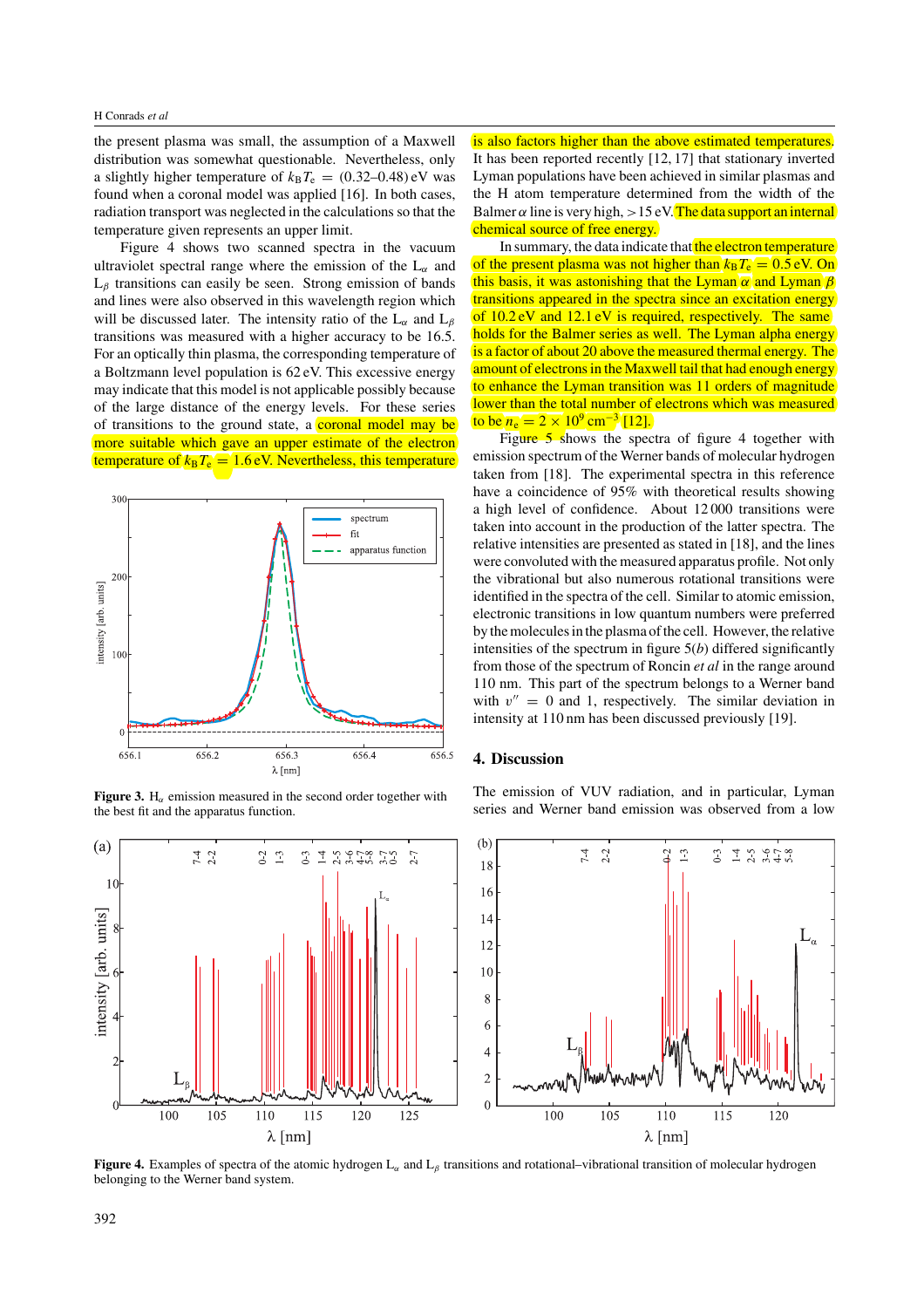

**Figure 5.** The measured molecular hydrogen spectra of figures 4(*a*) and (*b*) are compared with synthetic emission spectrum (intensity-scaled) after [18] in  $(a)$ ,  $(c)$  and  $(b)$ ,  $(d)$ , respectively.

density plasma of quite moderate temperature similar to that in fluorescence tubes for general lighting. Such a plasma of an incandescently heated cell should not emit VUV radiation. The spectra showed that the plasma was far from thermal equilibrium. It was unlikely that the cell components, such as the heater and titanium mesh contributed to a non-Maxwellian free-electron velocity distribution. And, if the velocity distribution of free electrons determined the population of the electronic levels, it must have been an unusual one because of the preference for emission from a few specific electronic states of low quantum number.

Without the combination of  $K_2CO_3$  and hydrogen, only blackbody radiation from the tungsten coil was observed at lower wavelengths. Based on the VUV emission, the plasma was predominately a hydrogen plasma. The ionization of atomic hydrogen requires 13.6 eV. In the cases where plasma was observed, no possible chemical reaction of the tungsten filament, the titanium screen,  $K_2CO_3$ , and low pressure hydrogen at a cell temperature of 750°C could be found which accounted for the generation and sustaining of the plasma and observed spectra. In fact, no known chemical reaction releases

enough energy to form an atomic hydrogen plasma of sufficient free electron and excitation temperature.

The enthalpy of formation  $\Delta H_p$  of potassium hydride is <sup>−</sup>14.13 kcal mole−<sup>1</sup> [20]. Thus, the formation of potassium hydride releases only 0.59 eV per atom. But, potassium hydride decomposes in this temperature range (288–415˚C). Thus, it cannot account for any emission of the hydrogen plasma.

The reduction of  $K_2CO_3$  by hydrogen calculated from the heats of formation is very endothermic [21].

$$
H2 + K2CO3 \rightarrow 2K + H2O + CO2
$$
  
\n
$$
\Delta H = +122.08 \text{ kcal mole}^{-1}H2.
$$
\n(1)

The reaction absorbs 2.5 eV per hydrogen atom.

The most energetic reaction possible with oxygen is the reaction of hydrogen to form water which releases 1.48 eV per atom of hydrogen; whereas, the energy of Lyman emission is greater than 10.2 eV per atom.

The dissociation of molecular hydrogen on the filament produces atomic hydrogen which may recombine to release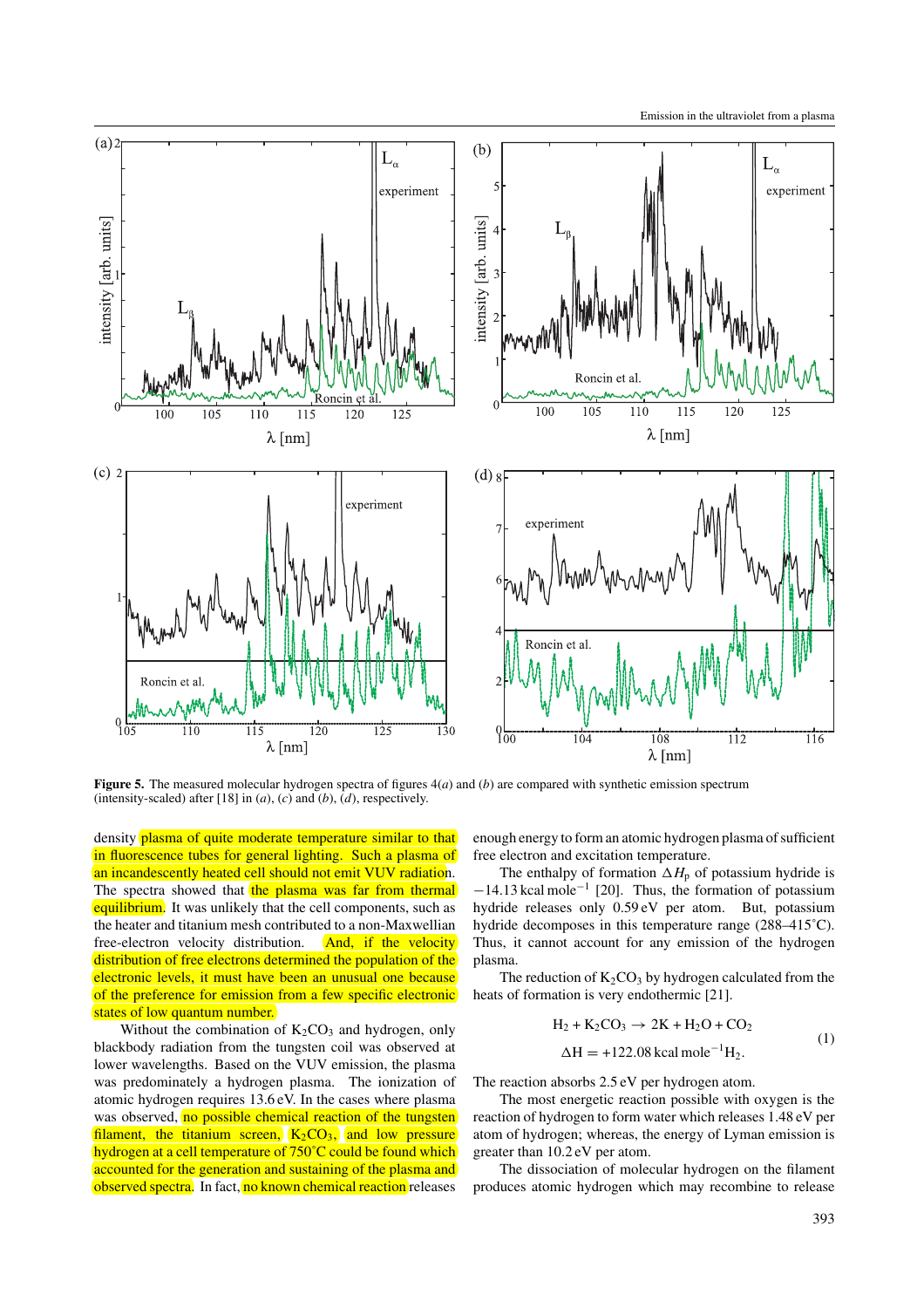#### H Conrads *et al*

4.45 eV. Since atomic hydrogen is neutral, no contribution from the electric field of the filament was possible. Thus, excitation with energies of 4.45 eV or less was possible by the transport of thermal energy from the filament due to hydrogen dissociation followed by recombination. But this reaction is not sufficiently energetic to support the observed VUV emission.

Chemical energy may have been transported from regions outside of the annular region where most of the emission was observed. Dense and cold plasmas may have been created close to surfaces such as the titanium mesh due to chemical reactions. In such non-ideal plasmas with electron densities close to solid density and temperatures below 0.5 eV, the potential energy of the electrons becomes comparable to their kinetic energy, and energy levels of bound electrons in atoms such as hydrogen are altered such that excitation and ionization energies are lowered [22]. This also applies to other elements of the plasma such as potassium. The electronic energy levels of the different species are further distorted when interacting with each other. The dissociation of molecules and ionization of both the molecules and atoms may become more probable with more species. However, the lowering of the ionization and excitation energies by the state of 'non-ideality' in dense plasmas is only about 1 eV even for potassium. Thus, the most energetic chemical source possible, dissociated atomic hydrogen, could not have provided more energy than the Frank-Condon energy of 4.45 eV during recombination. Thus, a state of 'non-ideality' of the plasma cannot explain the energetic processes of at least 10 eV. Furthermore, the electron density measured using a Langmuir probe was  $n_e = 2 \times 10^9$  cm<sup>-3</sup> [12], 15 orders of magnitude less than solid density which eliminates any possibility of non-ideality in these plasmas.

The measured electron temperature, 0.5 eV, was over an order of magnitude too low to account for the hydrogen plasma. The filament electric field as the energy source of the excitation was also eliminated. The emission occurred even when the electric field was set and measured to be zero. The results cannot be explained by electric field acceleration of charged species since the estimated external field of the incandescent heater was extremely weak, about  $1 \text{ V cm}^{-1}$ . The electron mean free path at the operating pressure range of 0.1–1 mbar was about 0.1 cm corresponding to a mean energy from the acceleration of electrons in the field of about 1 V cm−<sup>1</sup> of under 1 eV. Thus, electron collisional excitation of Lyman emission or hydrogen ionization by a so-called 'run-way-situation' of the velocities of free electrons is not probable.

Temperature dependent electric fields also arise due to the greater mobility of electrons compared to ions. The generated voltage *U* for a plasma with a similar ion and electron temperature *T* is given by

$$
U = \frac{kT}{2e} \ln \frac{m_x}{m_e} \tag{2}
$$

where  $m<sub>x</sub>$  is the mass of the ion such as the potassium ion or a proton,  $m_e$  is the electron mass, and  $e$  is the electron charge. From equation (2), the maximum voltage corresponding to the potassium ion is also of the order of 1 V.

Excitation of hydrogen in one region of the cell with transport to produce excited state emission from the centre of the cell was eliminated as a possibility. Emission was observed from the gas in the annular space between the central filament and the outer titanium mesh. Since the lifetimes of H  $(n = 2)$ and H ( $n = 3$ ) are each approximately 10<sup>-8</sup> s and the average velocity of the fastest hydrogen atoms was *<*10−<sup>5</sup> m s−1, the excitation must have been local [23].

Multi-collisional processes may be possible [24], but very dense, high-pressure plasmas are required, and given an electron energy of 0.5 eV, about 30 concerted electron collisions would be required within  $10^{-8}$  s—a definite impossibility.

Multiphoton absorption with excitation to intermediate virtual levels may be possible [25–27], but extraordinary power of the order of GW are required from pulsed lasers [28].

Resonant energy transfer from excited Ne<sup>∗</sup> excimer formed in high pressure microhollow cathode dicharges to hydrogen atoms in the ground state is possible to give predominantly Lyman *α* and Lyman *β* emission [24, 29, 30]. However, the formation of this plasma resulting in  $Ne<sub>2</sub><sup>*</sup>$ excimers and excited Ne∗ atoms required a field of over 10<sup>4</sup> V cm−<sup>1</sup> and a power density of several hundred kilowatts per cm3. Whereas, the field in the heated cells was on the order of 1 V cm−1, and power was only applied to the filament, and the pressure was 1000 times lower. Thus, this mechanism does not provide a source of energetic excited states that may resonantly transfer energy to atomic hydrogen.

The titanium-mesh and tungsten filament were present in all experiments. The emission was not observed with the cell alone, with hydrogen alone, or under identical conditions wherein  $Na<sub>2</sub>CO<sub>3</sub>$  replaced  $K<sub>2</sub>CO<sub>3</sub>$ . When the power was interrupted, the emission decayed in about 2 s. Decay was recorded over a time greater than 10000 times the typical duration of a discharge plasma afterglow [31]. This experiment showed, that plasma emission was occurring even though the voltage between the heater wires was set to and measured to be zero for a time duration which was surprisingly extended. Since the thermal decay time of the filament for dissociation of molecular hydrogen to atomic hydrogen was similar to the plasma afterglow duration which required the presence of  $K_2CO_3$  the emission was determined to be due to a reaction of  $K_2CO_3$  with atomic hydrogen. The minimum temperature requirement of the tungsten wire for emission also demonstrated the emission reaction's dependence on atomic hydrogen.

A source of energy other than that provided by the electric field or known chemical reactions must be considered for explaining our experimental findings.

#### **5. Conclusion**

The generation of the Lyman and Balmer series and the Lyman Werner bands of molecular hydrogen requires energies significantly greater than 10 eV. The formation of a hydrogen plasma by the cell loaded with  $K_2CO_3$  on titanium and operated in hydrogen required a minimum temperature. The heat from the filament and possibly the weak dipole field from the filament may sustain the hydrogen plasma; but, the latter is not essential because hydrogen lines were emitted during times when this voltage was set to zero. Furthermore, given the observations, free electrons could not excite these states. In the case that the free electrons should have been thermalized, their temperature was too low to contribute to excitation